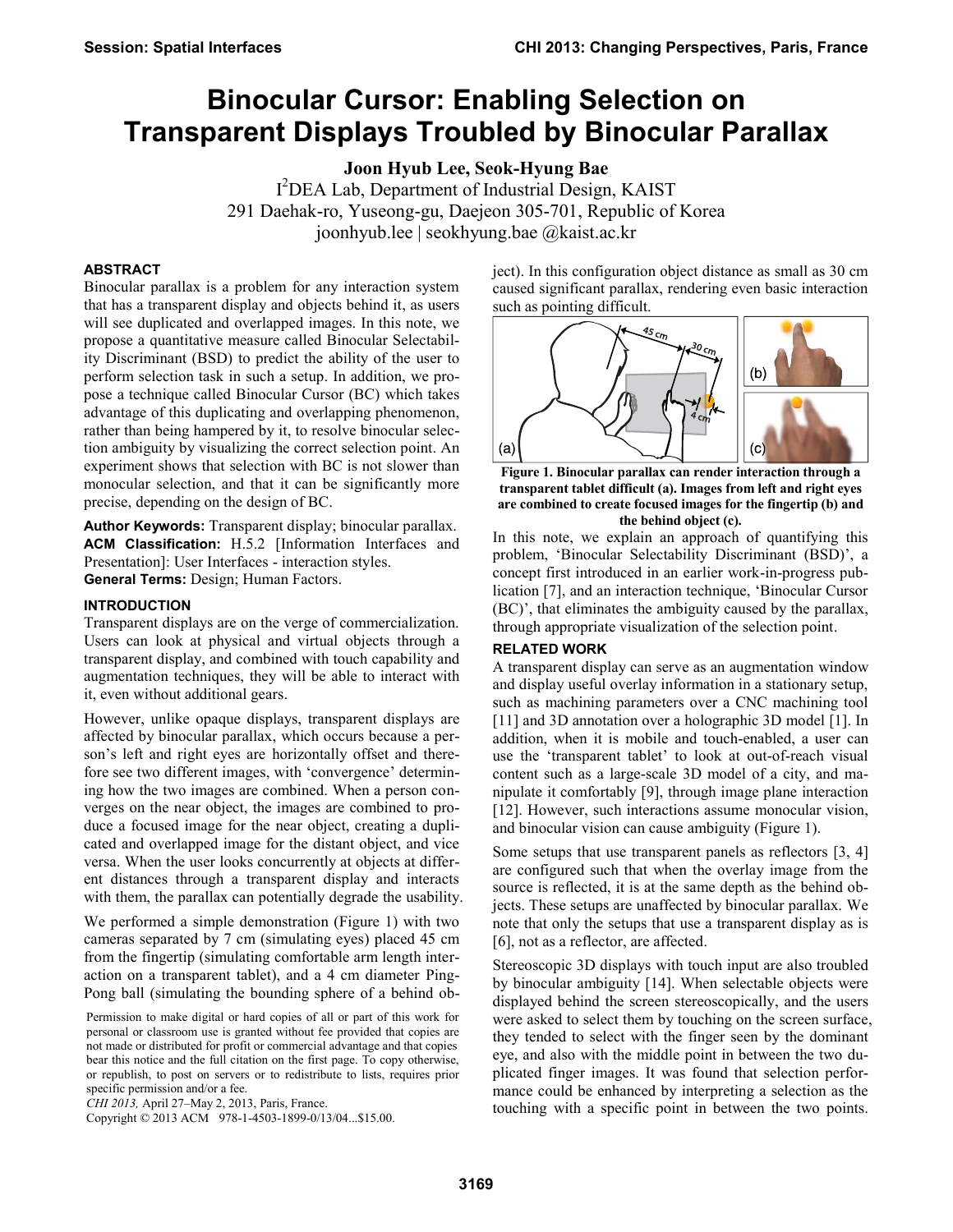However, even with such a remedy, selection is still ambiguous for the user, making it difficult to select from a crowded scene or perform more complex tasks. To overcome this problem, some selection techniques to disambiguate selection have been suggested [\[13\]](#page-3-9), such as displaying a cursor selectively to the dominant eye only. Unfortunately, such a technique is specific to stereoscopic setups only and inapplicable for direct touch input. Thus, an unambiguous selection technique specific to touch-capable transparent displays remains to be studied.

# **BINOCULAR SELECTABILITY DISCRIMINANT**

We define Binocular Selectability Discriminant (BSD), which quantifies the extent of binocular parallax and tests whether it will cause a problem when a user performs a selection task on a transparent tablet. We chose selection because it is often essential for higher level tasks.

In the simplified model [\(Figure 2\)](#page-1-0), a user with an eye-toeye distance of '*L*' (~7 cm) holds the transparent display at distance '*D*' (~45 cm), and attempts to select an object with width '*w*' and distance '*d*' from the display by placing his finger on the display. When the user converges on the object, the image of the finger is duplicated with distance '*p*' apart. From similar triangles, *p* is *Ld/D*.



**Figure 2. Diagram for deriving Binocular Selectability Discriminant (BSD).** 

<span id="page-1-0"></span>For selection to be possible, *p* must be smaller than *w*, not considering the finger thickness. The discriminant writes:

$$
\text{BSD} \equiv \frac{w}{d} - \frac{L}{D}
$$

Large BSD corresponds to easy selection [\(Figure 3a](#page-1-1)), BSD of 0 to barely possible selection [\(Figure 3b](#page-1-1)), and BSD of less than 0 to impossible selection [\(Figure 3c](#page-1-1)). This simple model allows us to predict the user's ability to make an unambiguous selection depending on the above parameters.



<span id="page-1-1"></span>**(BSD = 0) (b), unable to select unambiguously (BSD 0) (c).** 

# **BINOCULAR CURSOR**

#### **Difficulty of Visualizing Selection Point**

When binocular ambiguity is beyond a certain threshold  $(BSD < 0)$ , explicit visualization of the selection point can enable unambiguous selection. However, such a visualization is difficult: when the user attempts to select an object, the user converges on the object [\[10\]](#page-3-10), causing any imagery displayed on the nearer transparent tablet to become duplicated and overlapped. To avoid this, visualization can be placed at the object distance so that the user is able to converge on the object and visualization simultaneously, but this requires additional hardware such as a network of projectors configured to cover the entire selection space. Such a setup can be undesirable, especially for mobile use.

# **Binocular Cursor (BC) Concept**

We present Binocular Cursor (BC), which visualizes the selection point directly on the transparent tablet, taking advantage of the duplicating/overlapping phenomenon, rather than being hampered by it. When a user attempts to select a behind object, two partial cursors appear on the left and right of the finger. These partial cursors are arranged such that when the user converges on the distant object, the partial cursors appropriately duplicate and overlap to complete the cursor [\(Figure 4\)](#page-1-2). BC appears upon touch and is maintained while the user moves it around, and selection is made when the finger lifts, as in an offset cursor [\[15\]](#page-3-11). Even with completed BC, the partial cursors are still visible, but we assume that users will focus on the completed cursors and not pay attention to the peripheral artifacts.



<span id="page-1-2"></span>**Figure 4. Partial cursors (a) adequately duplicate and overlap to create a complete Binocular Cursor (BC) when the user converges on the behind object (b).** 

#### **Binocular Cursor Design**

Partial cursors can be horizontally shifted to visualize different selection points. The two most intuitive selection points are at the dominant eye image of the finger (DE BC) [\(Figure 5\)](#page-1-3) and the middle of the two finger images (ME BC, where ME stands for 'middle eye') [\(Figure 4\)](#page-1-2) [\[14\]](#page-3-8). While horizontal and vertical partial cursors can switch sides for ME BC due to symmetry, they cannot for DE BC, because the horizontal line needs to be placed on the finger and the vertical line on the left (right DE) or right (left DE) to avoid finger occlusion. In addition, DE BC requires more space and selection near the display edges can be troublesome, as one of the partial BC can go outside the screen. But this may not be problematic as the users would normally point their mobile devices to the object of interest, and not deliberately use peripheral regions for interaction.



<span id="page-1-3"></span>**Figure 5. Partial cursors horizontally shifted (a) to place BC on the dominant eye image of the finger, converged (b).** 

Moreover, BC can be designed to create an area cursor ( $\triangle$ BC) that can increase the effective target size [\(Figure 6\)](#page-2-0), with which users can select smaller targets faster with less error [\[2\]](#page-3-12), compared to a crosshair BC (+BC). The size of the area cursor can be adjusted depending on the object density in the user's view of the scene through the tablet.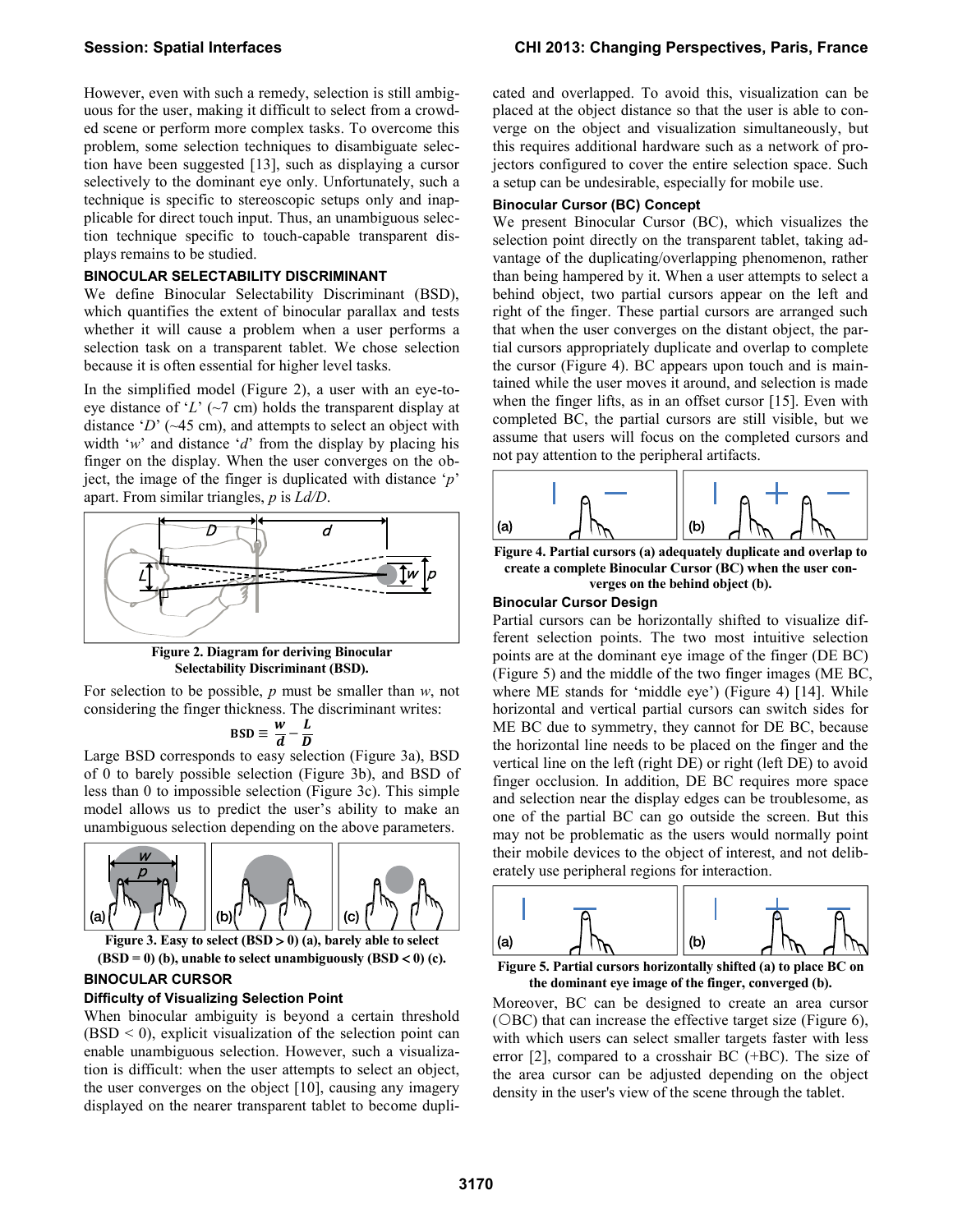

# **an area BC (a), converged (b).**

#### <span id="page-2-0"></span>**Data Acquisition**

To implement BC, the system requires the 3D positions of the two eyes, and the positions and sizes of the selectable objects behind the tablet. While the eye positions relative to the tablet can be obtained directly using commercial sensors, different strategies are needed to obtain sizes and distances of selectable objects of different types. When selectable objects are virtual, e.g. 2D and 3D objects displayed on a distant screen, or holograms [\[1,](#page-3-2) [9,](#page-3-3) [11\]](#page-3-1), their sizes and relative positions are usually known. When selectable objects are physical, the surrounding environment needs to be scanned and segmented [\[5\]](#page-3-13). When selectable objects are environmental, the tablet's position and orientation relative to a pre-surveyed environment are needed.

### **EVALUATION**

An experiment was conducted to verify 6 hypotheses:

- H1. BCs will be as quick as ONE EYE.
- H2. BCs will be as precise as ONE EYE.
- H3. DE BCs will be quicker than ME BCs.
- H4. DE BCs will be more precise than ME BCS.
- H5. OBCs will be quicker than  $+BCs$ .
- H6. OBCs will be more precise than  $+BCs$ .

## **Apparatus & Implementation**

We created a transparent tablet using a  $15$ " pressuresensitive transparent overlay panel, a commercially available component that adds basic single touch capability to an LCD screen. Since it is cheap and opaque enough (20% opaque), we used it as a rear-projection screen, upon which BCs were projected [\(Figure 7\)](#page-2-1).

To focus on testing the feasibility of BC, the degree of freedom was minimized: the position of the tablet was fixed by mounting it on a custom-built profile structure, and the positions of the user's eyes were also fixed with a chin rest planted 45 cm in front of the tablet [\(Figure 7a](#page-2-1)).

The experiment was conducted in a large lecture room with low lighting condition. The targets simulating bounding spheres of selectable objects of variable sizes were projected onto the matt, white wall with another projector, with the target distance varied by moving the setup closer to or farther away from the wall [\(Figure 7a](#page-2-1)).

We used 4-point calibration to align the 4 corners of the target projection area on the distant wall with that of the transparent tablet in the perspective of each of the two eyes.

#### **Participants**

12 volunteers (3 female, 9 male), with age ranging from 22 to 32 participated in the experiment. All were right-handed. We used the Porta test and the Dolman test to determine the eyedness [\[8\]](#page-3-14). 11 were right and 1 was left eye dominant.



**Figure 7. The experiment setup (a); rear-projected, touchsensitive transparent display (b); a combined image to simulate the user's view of BC while converging on the target (c).** 

#### <span id="page-2-1"></span>**Procedure & Task**

After the pretests, a warm-up session was held for each participant for about 10 minutes. During this session, the eye-to-eye distance (*L* in [Figure 2\)](#page-1-0), the distance between the centers of pupils, was measured and finely adjusted until the participant could see a correctly converging BC.

The participant selected targets appearing at random locations by touching on the tablet with the index finger of the dominant hand [\(Figure 7b](#page-2-1)). The participant was instructed to use a mouse at a specified position and to right-click with the dominant hand to initiate each selection task. The participant lifted the finger off the screen when they judged that a selection was made. No visual feedback was given for correct or incorrect selection to allow for selection error. Each experiment lasted about 40 minutes.

#### **Design**

A repeated measures within-participant design was used. The independent variables were: target distance (3, 6, 9 m, *d* in [Figure 2](#page-1-0) & [Figure 7a](#page-2-1)); cursor type (ONE EYE, +ME, +DE, OME, ODE); target size (apparent diameters  $1/16$ , 1/8, 1/4, 1/2, 1, 2 times the finger images separation distance *p* in [Figure 3a](#page-1-1) & [Figure 7c](#page-2-1)). Each participant made 450 selections (3 target distances  $\times$  5 cursor types  $\times$  6 target sizes  $\times$  5 blocks).

We counterbalanced the presentation order of target distance with a balanced Latin square. At each target distance, the participant first selected with the non-dominant eye closed (ONE EYE) without BC, and then with different BCs in a counterbalanced presentation order. The sizes of BCs were set to span 1/4 of the apparent distance between the finger images [\(Figure 7c](#page-2-1)). For each cursor type, differently sized targets appeared in a random order, each appearing 5 times.

### **Results & Discussion**

Selection time (ms), defined as the time taken from the right-click initiation to the last lifting of the finger, and selection error, defined as the on-screen distance (mm) between the nearest correct selection point to the touched point, were the dependent variables.

Repeated measures ANOVA showed significant main effects for cursor type ( $F_{4,44} = 19$ ,  $p < .01$ ) and target size  $(F_{5,55} = 98, p < .01)$  on selection time, but not for target distance  $(F_{2,22} = .015, p = .86)$  [\(Figure 8\)](#page-3-15).

Post-hoc pairwise comparison test showed that selection time differences were not significant between ONE EYE